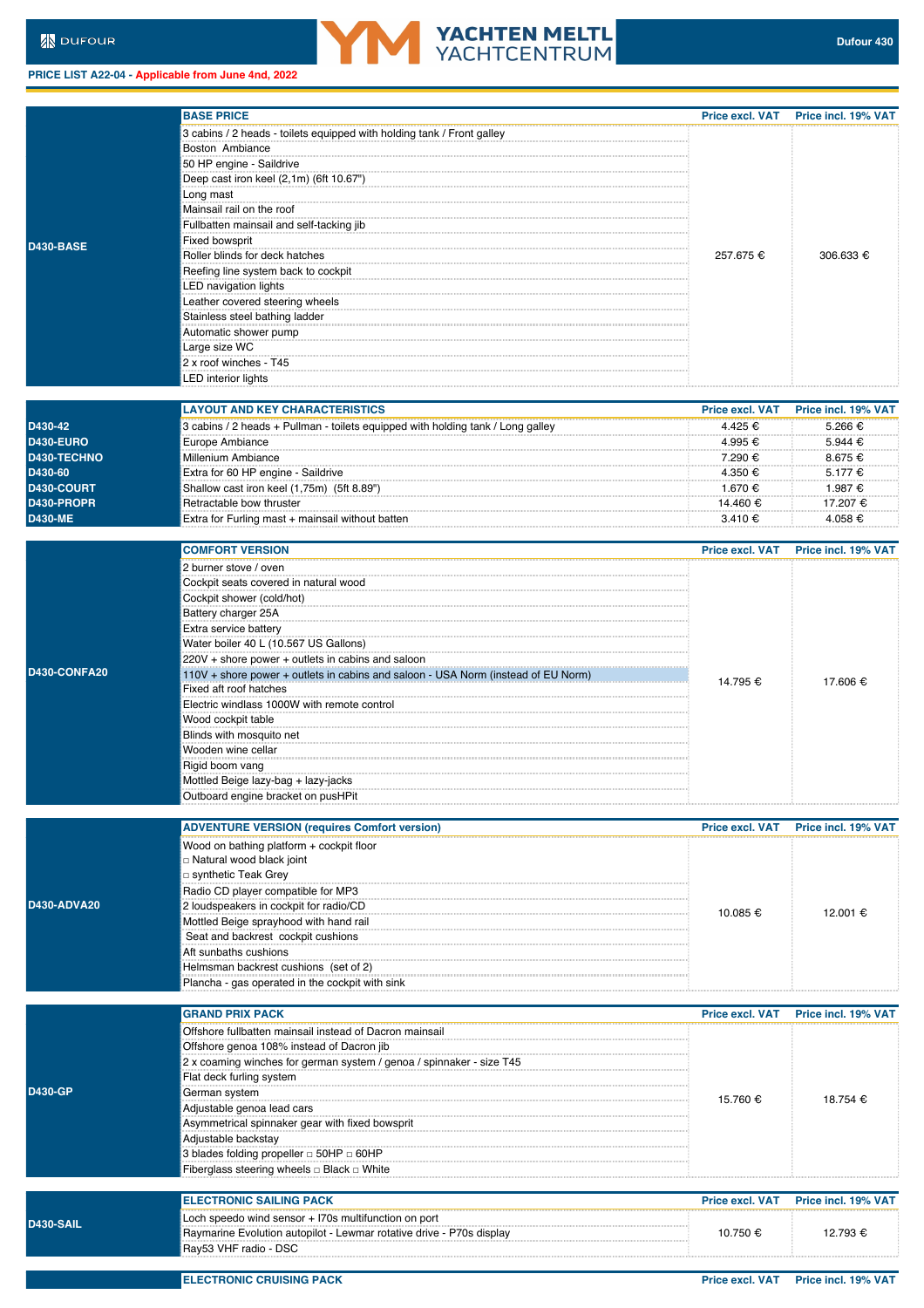| <b>D430-CRU</b>                      | GPS AXIOM 9 on cockpit table<br>AIS 700 Transceiver<br>VHF loudspeaker in cockpit                                                                      | 4.695 €                           | 5.587 €                        |
|--------------------------------------|--------------------------------------------------------------------------------------------------------------------------------------------------------|-----------------------------------|--------------------------------|
|                                      | <b>ELECTRONIC TRANSAT PACK - Extension Cruising pack</b>                                                                                               | <b>Price excl. VAT</b>            | Price incl. 19% VAT            |
| <b>D430-TRA</b>                      | GPS AXIOM 12 PRO on cockpit table - instead of AXIOM 9<br>Ray63 VHF radio (instead of Ray53) - DSC + second Ray Mic at helm station                    | 4.200 €                           | 4.998 €                        |
|                                      | <b>HULL</b>                                                                                                                                            | <b>Price excl. VAT</b>            | Price incl. 19% VAT            |
| <b>D430-NOIR</b>                     | Antifouling with hull preparation : black                                                                                                              | 2.535 €                           | 3.017 €                        |
| D430-NOIRE                           | Extra for Epoxy protection                                                                                                                             | 2.510 €                           | 2.987 €                        |
|                                      | <b>ENGINE</b>                                                                                                                                          | <b>Price excl. VAT</b>            | Price incl. 19% VAT            |
| D430-R50                             | 3 blades folding propeller 50 HP                                                                                                                       | 2.350 €                           | 2.797 €                        |
| D430-R60                             | 3 blades folding propeller 60 HP                                                                                                                       | 2.350 €                           | 2.797 €                        |
|                                      |                                                                                                                                                        |                                   |                                |
|                                      | <b>RIGGING / DECK HARDWARE</b>                                                                                                                         | <b>Price excl. VAT</b>            | Price incl. 19% VAT            |
| D430-GENDAC                          | Dacron Genoa 108% instead of dacron self-tacking jib, flat deck furler, adjustable genoa lead cars<br>(requires genoa winches option)                  | 3.955 €                           | 4.706 €                        |
| D430-WINGER                          | 2 x manual coaming winches for german system / genoa / spinnaker - size T45                                                                            | 4.080 €                           | 4.855 €                        |
| <b>D430-WINT50</b>                   | 2 x manual coaming winches for german system / genoa / spinnaker - size upgrade T50 (requires                                                          | 1.270 €                           | 1.511 €                        |
|                                      | option D430-WINGER)                                                                                                                                    |                                   |                                |
| D430-WGELEC<br>D430-WINDRELTD        | 2 x electric coaming winches for german system / genoa / spinnaker - size T45<br>1 x electric helsman winch - T40 starboard (halyard Mainsail and Spi) | $9.175 \in$                       | 10.918 €                       |
| D430-WINDRELBD                       | 1 x electric helsman winch for halyard - T40 portside (halyard genoa)                                                                                  | 4.820 €<br>4.820 €                | 5.736 €<br>5.736 €             |
| D430-ACSPIBD                         | Asymmetrical spinnaker gear (requires coaming winches option)                                                                                          | 2.100 €                           | 2.499€                         |
| <b>D430-PATR</b>                     | Adjustable back stay                                                                                                                                   | 810€                              | 964 €                          |
| D430-CZER                            | Code zero, with furling system                                                                                                                         | 6.970 €                           | 8.294 €                        |
|                                      | <b>DECK EQUIPMENT</b>                                                                                                                                  | <b>Price excl. VAT</b>            | Price incl. 19% VAT            |
| <b>D430-PASCO1</b>                   | Solid wood on side decks + aft cockpit                                                                                                                 | 14.825 €                          | 17.642 €                       |
| <b>D430-FDC2</b>                     | Solid wood on bathing platform and cockpit floor                                                                                                       | 4.325 €                           | 5.147 €                        |
| <b>D430-BANC2</b>                    | Extra for cockpit seats covered with synthetic teak grey joint                                                                                         | 1.110 €                           | 1.321 €                        |
| <b>D430-PASCO3</b>                   | Side decks + aft cockpit seats with synthetic teak grey joint                                                                                          | 16.620 €                          | 19.778 €                       |
| <b>D430-FDC6</b><br>D430-HOSCAB      | Cockpit seats + cockpit floor + bathing platform in synthetic teak grey joints<br>Cockpit portlight in aft port cabin                                  | $8.040 \in$<br>520 €              | $9.568 \in$<br>619€            |
| D430-HOSCAT                          | Cockpit portlight in aft starboard cabin                                                                                                               | 520 €                             | 619€                           |
| D430-PETIN                           | Stainless steel bow protection                                                                                                                         | 580 €                             | 690 €                          |
| <b>D430-ACAB</b>                     | Sprayhood with hand rail                                                                                                                               | 3.465 €                           | 4.123 €                        |
| D430-BIMELEC<br>D430-COUPEE          | Bimini with led stripes                                                                                                                                | 4.220 €                           | 5.022 €                        |
| D430-MAIR                            | Lifeline gates (set of 2)<br>Dorade box with stainless steel protection (set of 2)                                                                     | 1.410 €<br>455 €                  | 1.678 €<br>541 €               |
| D430-BARN                            | Fiberglass steering wheels (set of 2) black                                                                                                            | 2.400 €                           | 2.856 €                        |
| <b>D430-BARB</b>                     | Fiberglass steering wheels (set of 2) White                                                                                                            | 2.400 €                           | 2.856 €                        |
| D430-HTCOCK                          | Set of covers (cockpit table + steering wheels + pod)                                                                                                  | 1.200 €                           | 1.428 €                        |
| D430-MOUIL<br><b>D430-AUSS</b>       | Main mooring kit (anchor + chain + rope) + 3 lines + 6 fenders<br>Additional kit: 3 mooring lines + 6 fenders                                          | 1.855 €<br>830 €                  | 2.207 €<br>988€                |
| D430-CKCOUSS                         | Seat and backrest cockpit cushions                                                                                                                     | 3.520 €                           | 4.189€                         |
| D430-CKCOUB                          | Aft sunbath cushions                                                                                                                                   | 880 €                             | 1.047 €                        |
| D430-COULUX2                         | Helmsman backrest cushions (set of 2)                                                                                                                  | 970€                              | 1.154 €                        |
|                                      | <b>INTERIOR</b>                                                                                                                                        | <b>Price excl. VAT</b>            | Price incl. 19% VAT            |
| D430-CARTRAN                         | Saloon table convertible into berth                                                                                                                    | 760 €                             | 904 €                          |
| <b>D430-SABR</b>                     | Extra for SAHARA BROWN saloon cushions                                                                                                                 | 640€                              | 762 €                          |
| <b>D430-SABE</b>                     | Extra for SAHARA BEIGE saloon cushions                                                                                                                 | 640 €                             | 762 €                          |
| <b>D430-BB</b><br>D430-RABES         | Extra for BONANZA BEIGE saloon cushions                                                                                                                | 1.190 €                           | 1.416 €                        |
| <b>D430-RAGS</b>                     | Extra for RABBANI BEIGE saloon cushions<br>Extra for RABBANI GREY saloon cushions                                                                      | 1.190 €<br>1.190 €                | 1.416 €<br>1.416 €             |
| D430-RALG                            | Extra for RABBANI LIGHT GREY saloon cushions                                                                                                           | 1.445 €                           | 1.720 €                        |
| <b>D430-SOBE</b>                     | Extra for SOFT BEIGE saloon cushions                                                                                                                   | 1.445 €                           | 1.720 €                        |
|                                      |                                                                                                                                                        |                                   |                                |
| D430-OPTEAR                          | <b>ELECTRICAL SYSTEM</b><br>Electric opening bathing platform                                                                                          | <b>Price excl. VAT</b><br>3.795 € | Price incl. 19% VAT<br>4.516 € |
| D430-CONV                            | 12v/220v inverter, 300W                                                                                                                                | 230 €                             | 274 €                          |
| D430-CONVUS                          | 12v/110v inverter, 200 VA - USA Norm (instead of EU Norm)                                                                                              | 480€                              | 571 €                          |
| D430-GPEELECUS                       | Generator 110V 6.4 Kw 2800 rpm - USA Norm (instead of EU Norm)                                                                                         | 23.050 €                          | 27.430 €                       |
| D430-GPEELEC<br>D430-HEAT            | Generator 220V 5000i<br>Heating (water system, outlets : saloon, cabins, heads)                                                                        | 20.455 €<br>10.650 €              | 24.341 €<br>12.674 €           |
| <b>D430-CLIM</b>                     | Reversible air conditioning: saloon, cabins                                                                                                            | 18.250 €                          | 21.718 €                       |
| D430-MIWAUS                          | Microwave oven PRE-WIRING only - USA Norm (instead of EU Norm)                                                                                         | 220€                              | 262 €                          |
| D430-MIWA                            | Microwave oven 220 V                                                                                                                                   | 670 €                             | 797 €                          |
| <b>D430-CONS</b><br><b>D430-LAVV</b> | Extra refrigerator (only in 3C 2 heads version)<br>Dishwasher 220 V (only in 3C 2 heads version)                                                       | 1.550 €<br>2.195 €                | 1.845 €<br>2.612€              |
| D430-CARRETV                         | TV 32" saloon - front galley                                                                                                                           | 4.045 €                           | 4.814 €                        |
| <b>D430-CARRETVUS</b>                | TV 32' saloon - front galley PRE-WIRING only + lift 110V (no TV supplied) - USA Norm (instead of EU Nor                                                | 2.225 €                           | 2.648 €                        |
| D430-CARRETV22                       | TV 22" saloon - long galley                                                                                                                            | 2.645 €                           | 3.148 €                        |
| D430-RADIO<br>D430-RADIOHP           | Radio CD player compatible for MP3<br>2 loudspeakers in cockpit for radio/CD                                                                           | 595 €<br>220€                     | 708 €<br>262€                  |
| D430-PLAN                            | Plancha - gas operated in the cockpit and sink                                                                                                         | 1.605 €                           | 1.910 €                        |
| <b>D430-BOSE</b>                     | combined audio system (saloon & cockpit)                                                                                                               | 3.090 €                           | 3.677 €                        |
| <b>D430-EXP</b>                      | Espresso machine 220V only                                                                                                                             | 380 €                             | 452€                           |